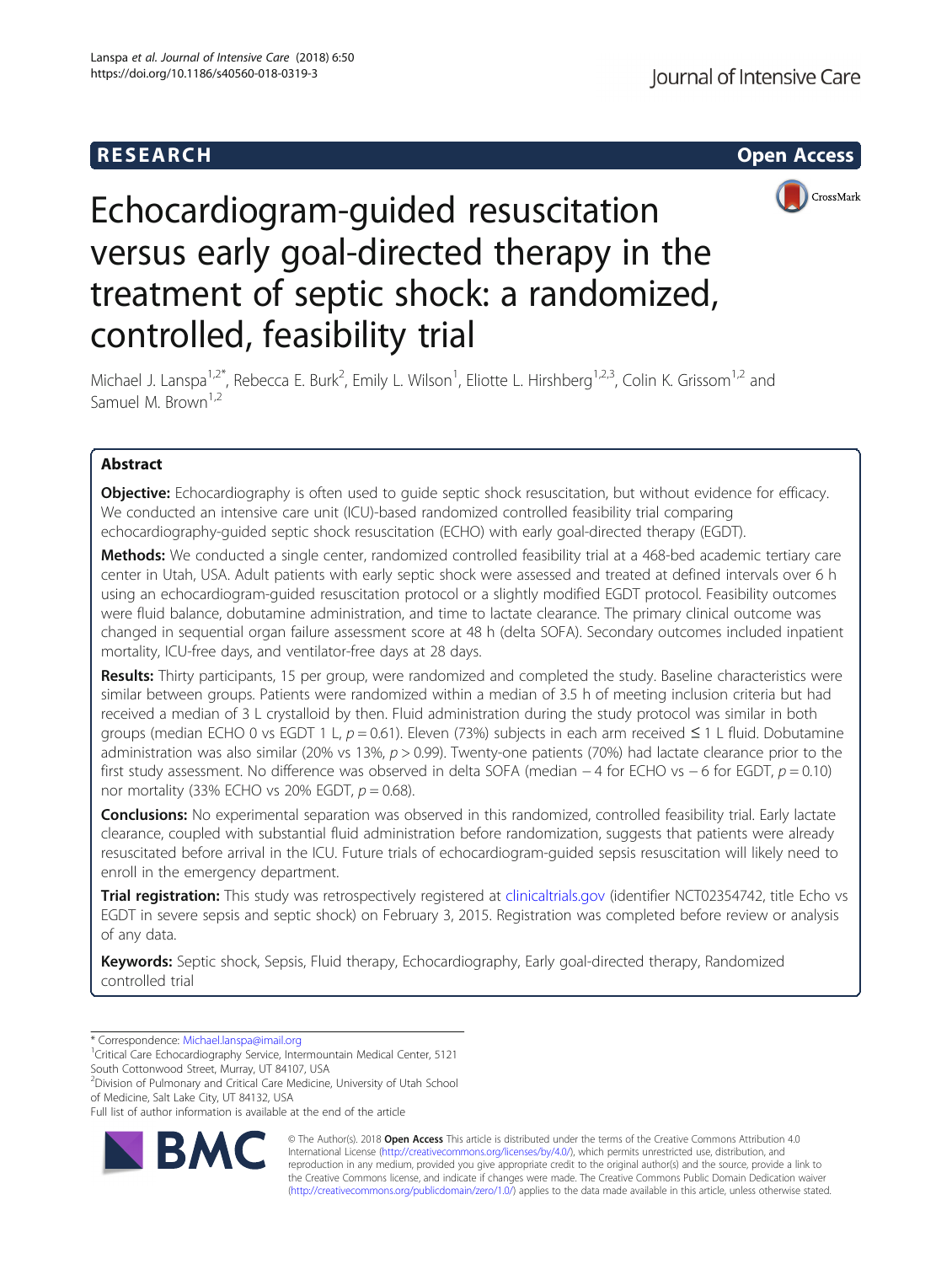# Background

Septic shock is a common cause of death, with current mortality rates between 20 and 40% in resource-rich settings [[1](#page-6-0)–[4\]](#page-6-0). Beyond timely antibiotics and control of the source of infection, the early resuscitation of septic shock focuses on optimizing the delivery of oxygen to vital organs using intravenous (IV) fluid administration, vasopressor infusions, and, occasionally, inotrope infusions [[5\]](#page-6-0). Fluid administration improves organ perfusion up to a point. However, excess IV fluid administration may be associated with increased organ dysfunction and mortality [[6](#page-6-0)–[8\]](#page-6-0). In resource-limited settings, the association between higher volumes of fluid administration and increased mortality appears to be causal [[9,](#page-6-0) [10\]](#page-7-0). The optimal strategy for the administration of fluid in septic shock in resource-rich settings is unknown.

For approximately 15 years, sepsis resuscitation was dominated by a paradigm termed "early goal-directed therapy" (EGDT) based on the results of a single-center, randomized, "usual care" controlled trial [[11\]](#page-7-0). In that seminal trial, EGDT employed IV fluid administration to target a central venous pressure (CVP) of 8–12 mmHg, vasopressor infusions to target a mean arterial pressure (MAP) > 65 mmHg, and blood transfusions and dobutamine infusions to target a central venous oxygen saturation  $(ScVO<sub>2</sub>) > 70%$  using a proprietary catheter to measure  $ScVO<sub>2</sub>$  continuously. However, the benefit of this protocol was not reproduced in three large, international, multicenter trials, albeit in settings in which patients in the "usual care" arms received more aggressive fluid administration than the control arm in the original trial [\[12](#page-7-0)–[15\]](#page-7-0).

In the aftermath of the "sepsis trilogy" of negative RCTs, clinicians remain uncertain of the optimal method to resuscitate septic shock patients without administering harmful amounts of IV fluid or failing to provide adequate support for organ perfusion. Transthoracic echocardiography (TTE) is a promising technique for guiding hemodynamic management to improve outcomes in septic shock. Echocardiography is non-invasive and available in most contemporary intensive care units (ICUs). Both fluid responsiveness [\[16](#page-7-0)–[18](#page-7-0)] and cardiac dysfunction (common in patients with septic shock [\[19](#page-7-0)]) can be quickly identified with TTE. The use of echocardiogram-guided IV fluid administration has been shown to improve outcomes in the perioperative period for abdominal, orthopedic, and cardiac surgeries [\[20](#page-7-0)–[27\]](#page-7-0). One trial of echocardiogram-guided septic shock resuscitation versus usual care in a pediatric population suggested a shorter time to shock resolution with echocardiogram use [\[28](#page-7-0)]. To our knowledge, echocardiogram-guided IV fluid administration in septic shock has not yet been tested in randomized controlled trials in adults.

In a randomized, controlled, feasibility trial, we compared an echocardiogram-guided strategy for the

management of septic shock with an EGDT strategy. We hypothesized that echocardiogram-guided management of septic shock would decrease fluid administration and result in more rapid resolution of sepsis-associated organ dysfunction when compared to EGDT.

This study was retrospectively registered at [clinical](http://clinicaltrials.gov)[trials.gov](http://clinicaltrials.gov) (identifier NCT02354742, title Echo vs EGDT in severe sepsis and septic shock) on February 3, 2015. Registration was completed before review or analysis of any data.

# Methods

We conducted a single-center, feasibility, randomized controlled trial comparing an echocardiogram-guided fluid and inotrope protocol (ECHO group) to a slightly modified EGDT protocol (EGDT group). The study took place in the Respiratory and Shock-Trauma ICUs at Intermountain Medical Center, a 468-bed academic tertiary care hospital in Murray, Utah.

The target population was adult  $(≥ 18$  years) patients with septic shock and either the presence of or intention to place a central venous catheter and an arterial catheter. Patients were enrolled within 6 h of meeting inclusion criteria. Septic shock was defined according to the second international consensus definition then applicable [[29](#page-7-0)]. We excluded patients who were moribund, pregnant, incarcerated, or for whom immediate surgery was planned. We also excluded patients in whom the protocol could not be performed either due to clinician or patient directives that restricted performing the protocol, or in patients with chest or abdominal pathology that would prevent a limited TTE (e.g., surgical bandages, fresh laparotomy, or left-sided pneumothorax). See Additional file [1](#page-6-0): Appendix 1 in the additional digital content for complete inclusion and exclusion criteria.

Patients were screened, consented, and enrolled in the ICU (29 patients) or emergency department (ED, 1 patient) by trained research coordinators. Randomization was performed using random permuted blocks (2, 4, or 6 patients). Allocation was not blinded given the nature of the intervention. Study coordinators were not able to access group allocation until enrollment was complete and randomization performed. The first study assessment was performed as soon as possible on arrival to the ICU. We designed this as an ICU-based study, as the study hospital historically has brief ED length of stay for critically ill patients with sepsis.

The EGDT and ECHO algorithms are depicted in Fig. [1](#page-2-0). In both groups, assessments were performed hourly for 6 h. If the algorithm dictated an intervention, an additional assessment was performed 30 min later. In the EGDT group, the assessment consisted of measuring a CVP, MAP, lactate, and ScVO<sub>2</sub>. Fluid was administered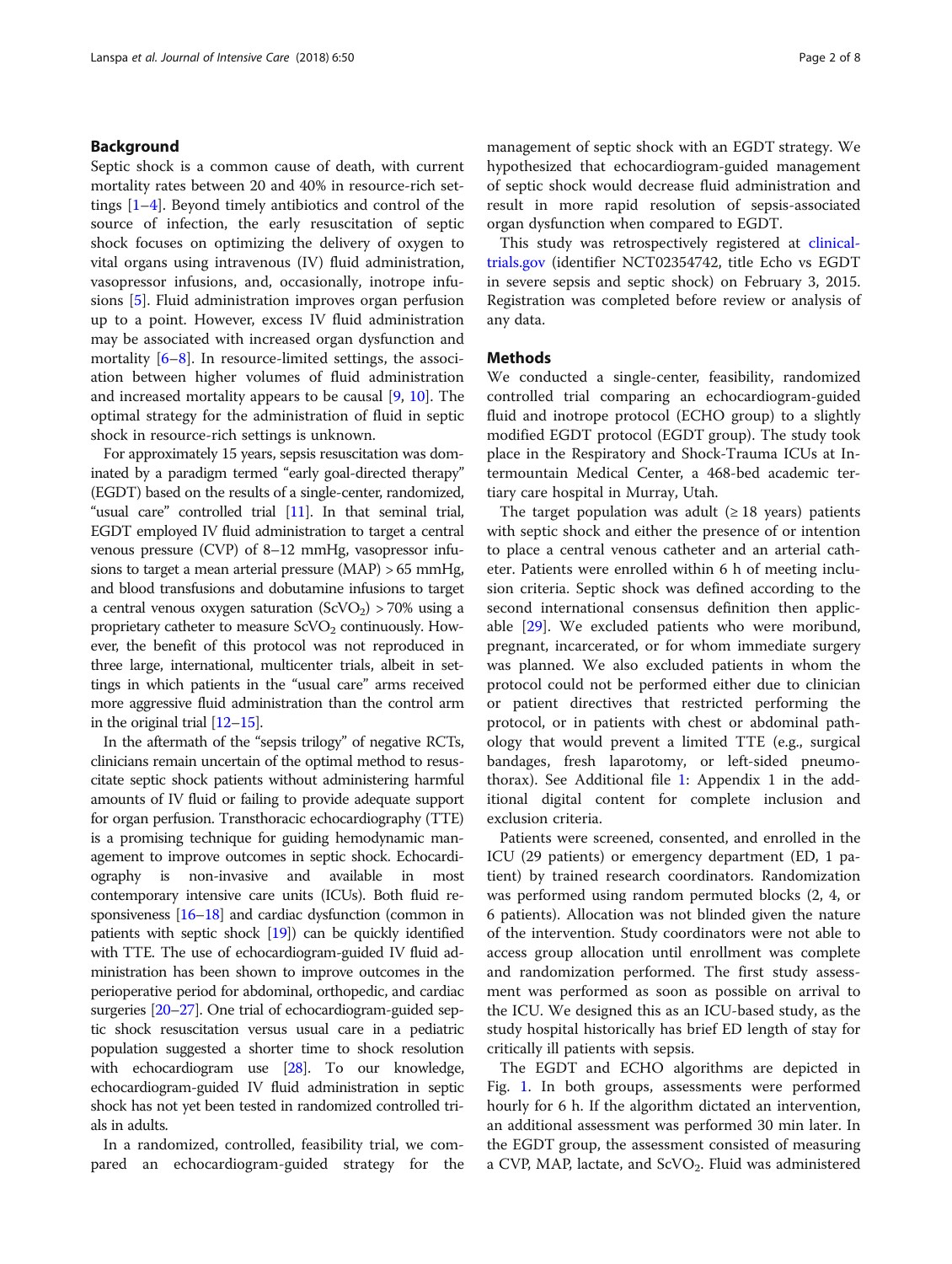<span id="page-2-0"></span>

in 1 L boluses at each assessment until a CVP of 8– 12 mmHg was achieved. If a central line was not yet placed, the shock index (heart rate/systolic blood pressure) was used instead of CVP. Fluid was administered for a shock index  $\geq 1$  until a central line was placed. When the CVP was at goal, vasopressors were administered to target a MAP  $\geq$  65 mmHg. Once both CVP and MAP were at goal,  $ScVO<sub>2</sub>$  was checked. If  $ScVO<sub>2</sub>$  was < 70% and lactate clearance was < 10%, dobutamine was initiated at a dose of 5 mcg/kg/min. Dobutamine could be titrated up to a maximum dose of 15 mcg/kg/min to target  $ScVO<sub>2</sub> \ge 70$ %.

In the ECHO group, each assessment consisted of measuring a lactate and performing a focused TTE to assess the inferior vena cava (IVC) collapsibility and myocardial function. The TTE was either performed by an echocardiographer-physician (testamur of the National Board of Echocardiography's ASCeXAM with level II training) or performed by a registered diagnostic cardiac sonographer. All images were interpreted by an echocardiographer-physician. Myocardial dysfunction was defined as left ventricular dysfunction (ejection

fraction < 45%), right ventricular dysfunction (fractional area change < 35% or tricuspid annular plane systolic excursion < 16 mm), or both. The IVC was assessed for collapsibility and was considered to be collapsing if the maximum diameter was < 5 mm or if vena cava collapsibility index (VCCI), defined as the difference in diameter during a respiratory cycle divided by the maximum diameter, was > 50%. See Additional file [1](#page-6-0): Appendix 1 of the additional digital content for a description of VCCI. If the MAP was < 65 mmHg or the patient was on vasopressors and the IVC was collapsing, a 1-L bolus of crystalloid was administered. If the MAP was < 65 mmHg or the patient was receiving vasopressors, and the IVC was not collapsing, vasopressors were increased to target a MAP  $\geq$  65 mmHg. If vena cava could not be assessed adequately, we substituted a shock index  $\geq 1$  as an indicator to administer fluid. If systolic dysfunction of either ventricle was identified and the lactate clearance was  $<$  10%, dobutamine was started at a rate of 5 mcg/ kg/min if the MAP was < 70 mmHg. If the MAP was  $\ge$ 70 mmHg, the norepinephrine dose was decreased. If lactate clearance continued to be  $\langle 10\%$  at the next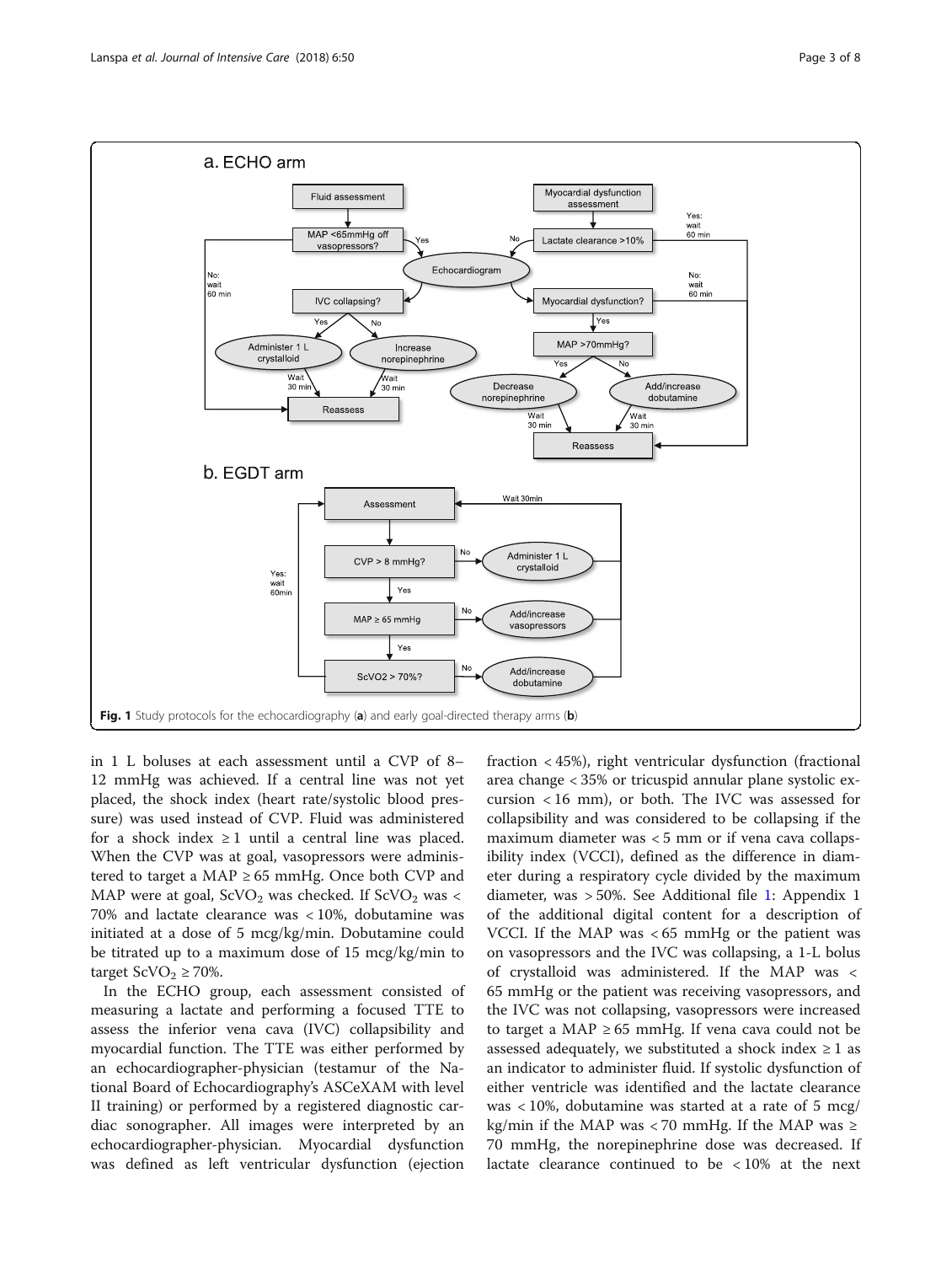assessment, dobutamine was up-titrated by 5 mcg/kg/ min to a maximum of 15 mcg/kg/min. If the ventricles could not be adequately assessed, dobutamine would not be initiated.

Treatment in both arms included central venous catheter placement, arterial catheter placement, prompt administration of antibiotics, early control of the source of infection, blood transfusions for hematocrit  $< 21\%$ , consideration of stress-dose steroids for norepinephrine dose > 0.5 mcg/kg/min, and adherence to standard mechanical ventilation guidelines using tidal volumes < 6 ml/kg of ideal body weight.

Process/feasibility endpoints to determine the adequacy of the experimental separation included volume administered during the 6-h study period, volume administered in the first 24 h, and proportion receiving dobutamine at any point during the 6-h study period. The primary clinical endpoint was the change in the Sequential Organ Failure Assessment score (delta SOFA) [[30](#page-7-0)] between day 0 and day 2. Secondary outcomes included 28-day mortality, time to lactate clearance, ICU-free days at 28 days, and ventilator-free days.

Assuming a baseline SOFA score of 8, a sample size of 80 had 80% power (alpha 0.05) to detect a delta SOFA difference of 3 points. Baseline characteristics were described with descriptive statistics, and tests of significance were applied to compare treatment groups. Continuous variables were analyzed using a Mann-Whitney U test, and dichotomous variables were compared with the Fisher exact test. Logistic regression was used to adjust mortality for baseline acute physiology and chronic health evaluation, 2nd edition (APACHE II) score [[31](#page-7-0)]. All analyses followed the intention-to-treat principle.

An analysis to assess experimental separation was performed after randomization of 30 patients. When this analysis failed to suggest experimental separation, enrollment was closed.

## Results

Subjects were recruited between January 2015 and May 2017. Three hundred sixty-five subjects were screened for inclusion and 335 were excluded (Fig. [2\)](#page-4-0), primarily for absence of septic shock. Thirty subjects, 15 in each arm, were randomized, completed the trial, and were included in the analysis. Baseline characteristics appeared similar between groups (Table [1\)](#page-4-0).

The median time from sepsis identification to randomization was 3.1 h in the ECHO arm and 4 h in the EGDT arm  $(p = 0.33)$ . The median time from sepsis identification to ICU admission was 56 min in the ECHO arm and 82 min in the EGDT arm  $(p = 0.42)$ . Four patients did not meet septic shock criteria until after their ICU admission. Patients in both arms received a median of 3 L crystalloid prior to randomization. This was equivalent to a median of 33 mL/kg in the ECHO group and 38 mL/kg in the EGDT arm ( $p = 0.53$ , 35 mL/ kg for the overall cohort). Every assessment in the ECHO arm was able to adequately characterize the IVC and ventricular function.

There was no significant difference between the ECHO and EGDT arms in the amount of fluid received due to the study protocol (median 0 vs 1 L,  $p = 0.61$ ). The range of fluid administered during the study protocol was 0– 7 L in the ECHO arm (mean 1.2 L) and 0–6 L in the EGDT arm (mean 1.4 L). Eleven subjects (73%) in each arm received  $\leq 1$  L fluid during the study protocol. Total fluid administration in the 24 h after ED arrival was also similar between groups (median ECHO 6.0 vs EGDT 6.4 L,  $p = 0.63$ ).

Three subjects (20%) in the ECHO arm received dobutamine compared to two subjects (13%) in the EGDT arm  $(p > 0.99)$ . Lactate clearance occurred before the first study assessment in 21 patients (11 in the ECHO arm, 10 in the EGDT arm, 70% total study population) and was never elevated in an additional four patients (1 in the ECHO arm and 3 in the EGDT arm, 13% of the total population).

Clinical endpoints appeared similar between the two groups. The median change in SOFA score (a lower value is more favorable) was − 4 in the ECHO arm compared to −6 in the EGDT arm ( $p = 0.10$ ). Inpatient mortality (5 [33%] vs 3 [20%],  $p = 0.68$ ), APACHE II-adjusted mortality  $(p = 0.18)$ , ICU-free days (median 24.2 vs 24.5 days,  $p = 0.97$ ), and ventilator-free days (median 28 vs 25 days,  $p = 0.51$ ) also appeared similar across groups (Table [2\)](#page-5-0). Overall hospital mortality was 26% across both study groups. No unexpected adverse events or harms were reported in either group.

More protocol instructions were declined by clinicians in the EGDT group than the ECHO group (10% vs 2% of all assessments,  $p = 0.03$ ). Less fluid was administered than was indicated by the study protocol in 50% of those declined protocol instructions (5% of all assessments) in the EGDT group. When the data was analyzed for the median amount of fluid *prescribed by* each protocol (rather than the amount of fluid actually given in each group), there remained no apparent difference between groups (0 L in ECHO vs 1 L in EGDT,  $p = 0.60$ ). Fourteen percent of indicated assessments were missed in the ECHO group compared to 5% in the EGDT group ( $p = 0.08$ ). The most common reason for the missed assessments in the ECHO group was that the echocardiographer-physician was engaged in emergent care of another patient (e.g., providing Advanced Cardiac Life Support or performing an emergent procedure). For a complete list of missed assessments, incomplete assessments, and declined protocol instructions, see Additional file [1](#page-6-0): Appendix 2 of the additional digital content.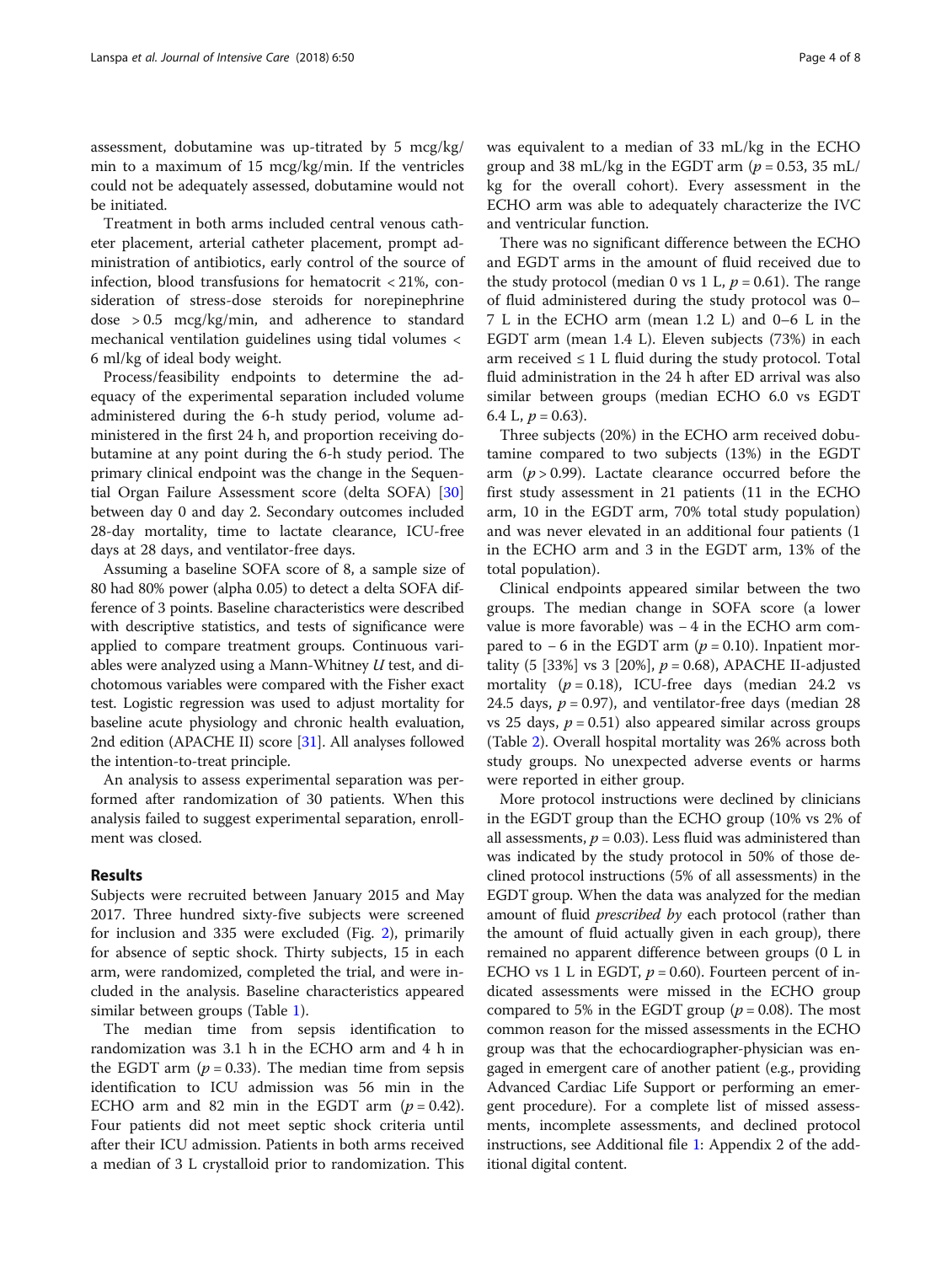<span id="page-4-0"></span>

# Discussion

To our knowledge, no prior randomized controlled trials have investigated the use of echocardiogram-guided resuscitation of septic shock in adults. In this ICU-based randomized controlled feasibility trial of an echocardiogram-guided versus early goal-directed therapy approach to septic shock resuscitation, we did not observe experimental separation between the arms. The lack of experimental separation led to the early completion of this feasibility trial. The target population studied appears relevant to contemporary critical care practice,

with an overall hospital mortality of 26%, similar to other recent trials of septic shock [[15\]](#page-7-0).

The median time before the first study assessment was only 3.5 h after the patient met criteria for sepsis. Despite prompt identification and enrollment of patients, the probable reason we did not observe experimental separation was that most subjects were adequately volume resuscitated by the time of randomization, with a median of 3 L crystalloid administered before enrollment. The very common achievement of lactate clearance before randomization corroborates this possibility.

Table 1 Patient characteristics

|                                                          | ECHO $(n=15)$  | EGDT $(n = 15)$ | $p$ value |
|----------------------------------------------------------|----------------|-----------------|-----------|
| Age (median, IQR)                                        | 69 (61,77)     | 64(49,75)       | 0.41      |
| Female $(n, %)$                                          | 7(53)          | 8(47)           | > 0.99    |
| Infection site $(n, %)$                                  |                |                 | > 0.99    |
| Abdominal                                                | 1(6.7)         | 2(13.3)         |           |
| Pulmonary                                                | 6(40)          | 6(40)           |           |
| Skin and soft tissue                                     | 2(13.3)        | 1(6.7)          |           |
| Urine                                                    | 4(26.7)        | 3(20)           |           |
| Other/unknown                                            | 2(13.3)        | 3(20)           |           |
| APACHE II (median, IQR)                                  | 29 (23,41)     | 33 (31,41)      | 0.20      |
| Serum lactate at enrollment, mmol/dL (median, IQR)       | $3.6(2.3-5.0)$ | $3.6(2.0-5.9)$  | 0.97      |
| Mean arterial pressure at enrollment, mmHg (median, IQR) | $63(54 - 74)$  | $70(67 - 84)$   | 0.03      |
| Mechanical ventilation during study period (n, %)        | 2(13)          | 6(40)           | 0.22      |
| NEE <sup>a</sup> at enrollment (mcg/kg/min, median, IQR) | 0.1(0,0.29)    | 0.04(0, 0.2)    | 0.45      |

<sup>a</sup>Norepinephrine equivalent dose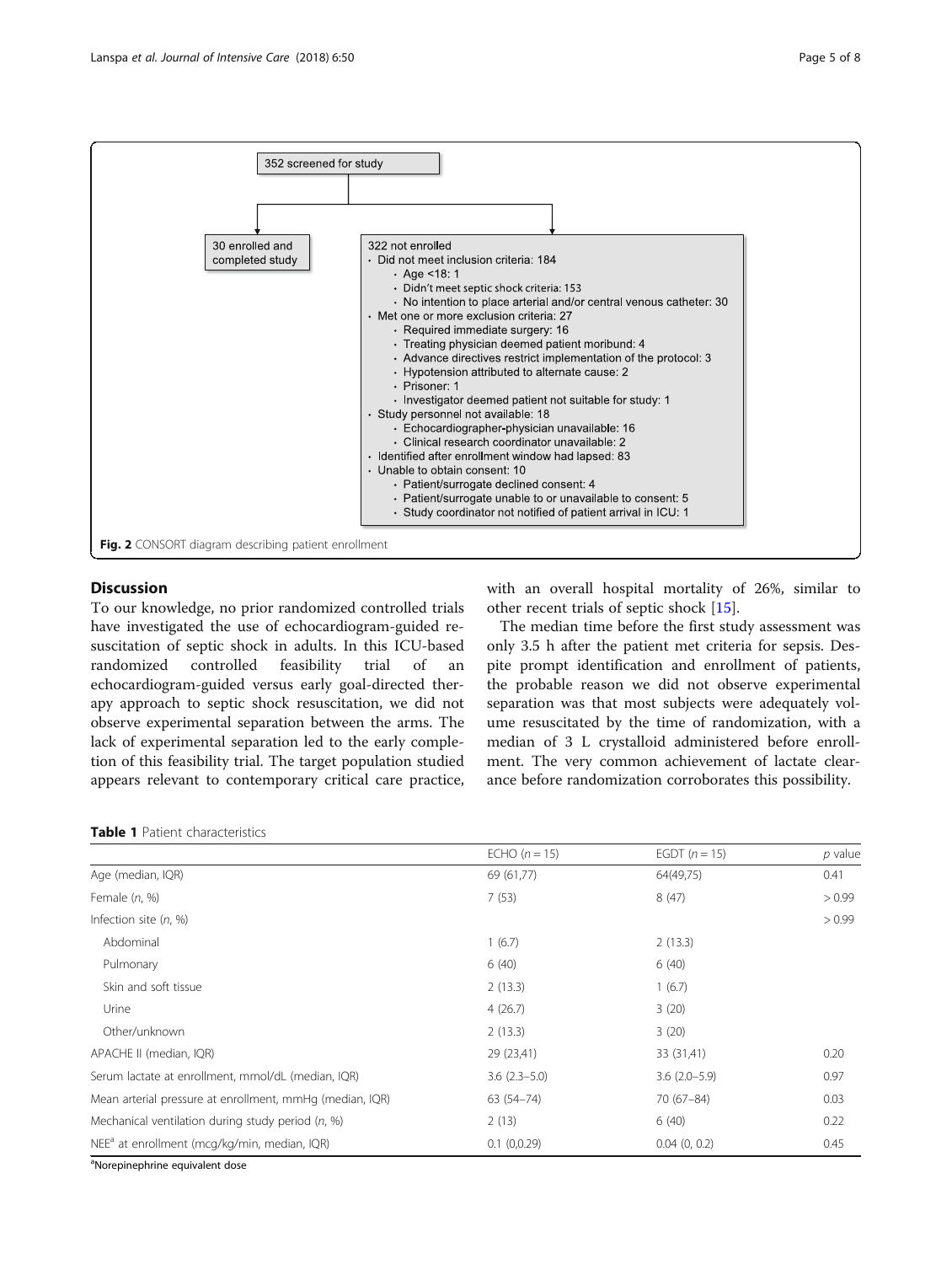<span id="page-5-0"></span>Table 2 Process and clinical outcomes

| Process outcomes                                                      | ECHO $(n = 15)$        | EGDT $(n = 15)$        | $p$ value |
|-----------------------------------------------------------------------|------------------------|------------------------|-----------|
| Time from sepsis identification to ICU admission (min)                | 56                     | 82                     | 0.42      |
| Time from sepsis identification to randomization (h)                  | 3.1                    | 4                      | 0.33      |
| Fluid administration prior to study protocol (median L, median ml/kg) | 3, 33                  | 3, 38                  | 0.53      |
| Fluid administration during study protocol (median L [IQR, range])    | $0(0, 2,$ range $0-7)$ | $1(0, 2, range 0-6)$   | 0.61      |
| 24 h fluid administration <sup>a</sup> (L, median, IQR)               | 6(4.7, 8.5)            | $6.4$ (4.8, 9.6)       | 0.63      |
| Dobutamine administered (n, %)                                        | 3(20)                  | 2(13)                  | > 0.99    |
| Patients receiving $\leq 1$ L of fluid during study protocol (n, %)   | 11(73)                 | 11(73)                 | > 0.99    |
| Clinical outcomes                                                     |                        |                        |           |
| Change in SOFA score at 48 h (median, IQR)                            | $-4 (+ 4 to - 10)$     | $-6$ ( $-4$ to $-12$ ) | 0.10      |
| 28-day mortality (n, %)                                               | 5(33)                  | 3(20)                  | 0.68      |
| ICU-free days (median, IQR)                                           | 24.2 (0, 25.8)         | 24.5 (5.4, 25.8)       | 0.97      |
| Ventilator-free days (median, IQR)                                    | 28 (0, 28)             | 25(9, 28)              | 0.51      |

The pre-enrollment fluid administration observed in our trial, a median of 3 L or 35 mL/kg, was higher than other recent major trials of early sepsis resuscitation. In the original EGDT study, enrollment depended on hypotension following a fluid bolus of 20–30 mL/kg of crystalloid (or a lactate  $\geq 4$  mmol/L). However, the amount of fluid administered before initiation of the study protocol is not reported [[11](#page-7-0)]. In the PRISM trial, a patient-level meta-analysis of all patients enrolled in the "sepsis trilogy," a median of 2 L fluid was administered prior to randomization [\[15](#page-7-0)]. Early sepsis management bundles, at 3 and 6 h after sepsis identification, are now mandated by the Centers for Medicaid and Medicare Services (CMS) [[32\]](#page-7-0). A 30 mL/kg fluid bolus is required for patients with septic shock in the 6 h bundle. A retrospective study of almost 50,000 patients in 149 New York hospitals during 2014–2016 showed that the median time to completion of the initial fluid bolus was 2.6 h (IQR 1.3 to 4.2) [[33\]](#page-7-0). Thus, our finding that most patients have received significant fluid resuscitation prior to the median 3.5 h at the first assessment is somewhat higher than recent large trials of sepsis and consistent with recent practice patterns driven by CMS regulatory requirements. Based on the shift in fluid resuscitation practices, trials of early septic shock resuscitation will likely need to focus enrollment exclusively in the ED, before achievement of the CMS bundle targets. Moreover, with more evidence demonstrating the harms of fluid over-administration, it is possible that the target of fluid resuscitation in sepsis may need re-examination  $[6–10]$  $[6–10]$  $[6–10]$ .

More assessments were missed in the ECHO arm than in the EGDT arm in this study. Most of these missed assessments occurred because the echocardiographer-physician, who was frequently the treating physician, was occupied with emergent care of another patient. It is inevitable in the care of ICU patients that the clinician may be engaged in emergent care and not reliably able to perform assessments regularly in each patient with septic shock. The higher number of missed assessments in the ECHO group thus speaks to the relative feasibility of a physician-driven (ECHO) versus nurse-driven (EGDT) assessment. Future trials of echocardiography-directed resuscitation may require training of non-physicians to perform limited echocardiograms. Fortunately, evidence suggests that such personnel could be easily trained for those purposes [\[34](#page-7-0)– [36](#page-7-0)]. Although our study demonstrated ability to characterize the IVC and ventricular function in 100% of assessments, these assessments were performed by cardiac sonographers and echocardiographer-physicians. Problems with image acquisition or interpretation might be more prevalent when performed by less well-trained clinicians.

Our choice of threshold for IVC collapsibility was chosen based on published evidence available at the time [[37](#page-7-0)]. The largest study, published after initiation of this study, suggests a lower threshold (25%) may result in more accurate assessment of fluid responsiveness [[18](#page-7-0)]. The consensus criteria for defining sepsis and septic shock have been updated since the initiation of this study [[38](#page-7-0)], so our findings may not be generalizable to patients identified using the newer definition. All patients in our study would have met the new sepsis-3 criteria, but four (2 in each group) would not have met criteria for septic shock given an initial lactate < 2 mmol/L despite receipt of vasopressor infusions. Last, ventilator status may affect both CVP and IVC size and dynamics.

This trial specifically addressed the use of echocardiography to guide resuscitation in early septic shock. The application of focused critical care echocardiography to undifferentiated shock is a separate and important area of study. Several studies of ICU patients have shown that the use of echocardiography, often combined with other point-of-care ultrasound exams, frequently changes the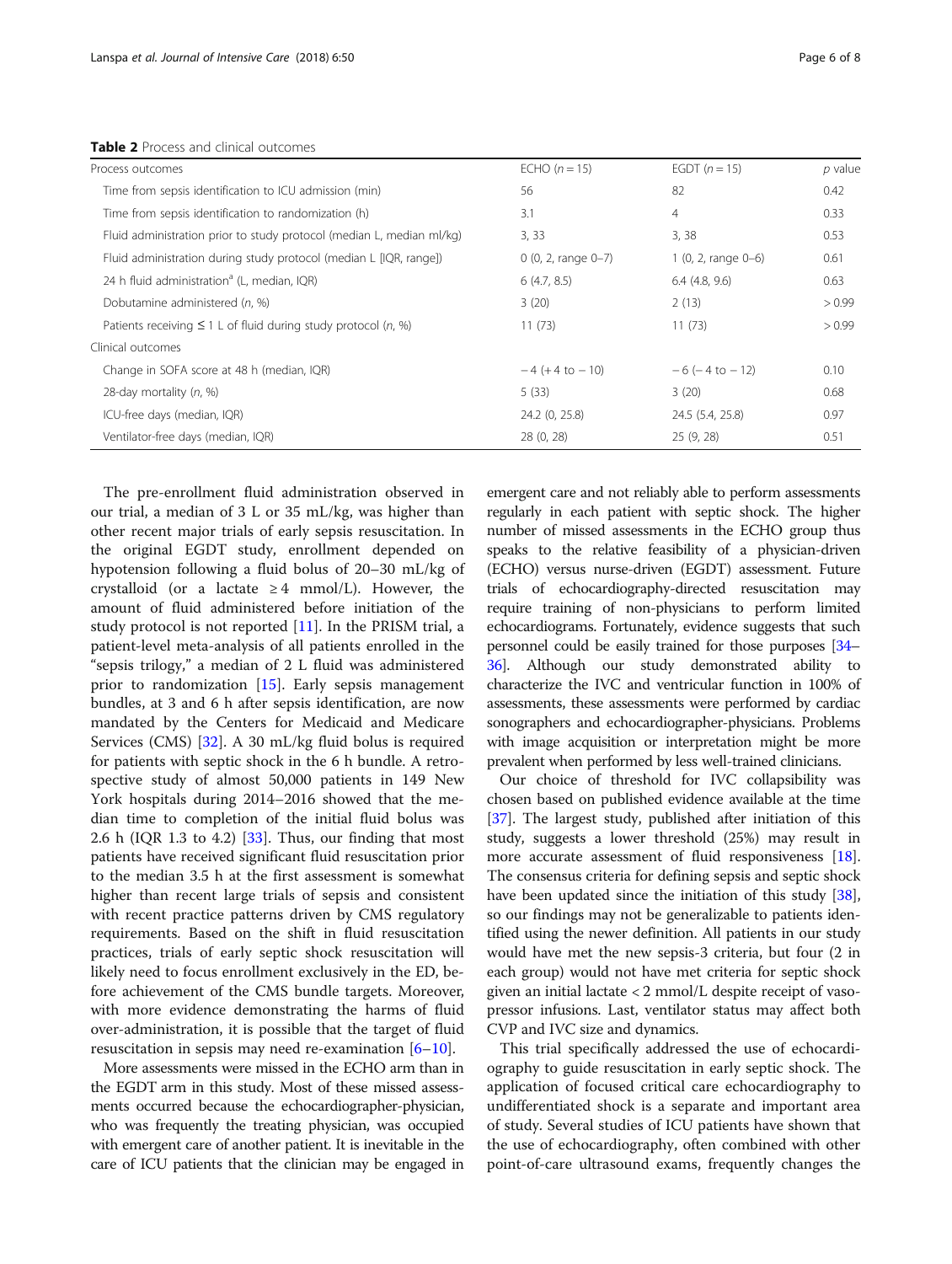<span id="page-6-0"></span>diagnosis and management plan in a broad spectrum of ICU patients, including undifferentiated shock [[39](#page-7-0)–[41](#page-7-0)]. These management changes often included fluid and inotrope modulation based on ultrasound findings. While there is some overlap of our patient population with those studies, our findings cannot be generalized to patients with undifferentiated shock.

The primary limitation of our study is the small sample size. Our study is underpowered to detect a change in clinical endpoints and therefore should not be used to verify non-inferiority of echocardiography versus EGDT. However, given the lack of experimental separation, we believe it is unlikely that a larger sample size with the present trial design would have provided reliable evidence of efficacy. Given the nature of the interventions, blinding (e.g., through sham echocardiography and complete separation of protocol instructions from clinical care) was not feasible, which is another limitation of the trial. There were significantly more clinician-declined protocol instructions, predominantly resulting in less fluid administration in the EGDT group. This suggests that aspects of that protocol made clinicians hesitant to administer the prescribed amount of fluid. Early lactate clearance has been shown to predict improved outcomes in septic shock [[42](#page-7-0)]. However, given the rapid lactate clearance, we observed in this population prior to enrollment that metric may be infeasible in many practice environments.

## Conclusions

Despite evidence in the perioperative period for echocardiogram-guided hemodynamic management, in our ICU-based feasibility trial in patients with early septic shock, we did not observe experimental separation. This lack of experimental separation likely derives from the fact that most patients have received substantial fluid before ICU admission. We believe that further randomized trials of echocardiography-guided resuscitation in septic shock are indicated but will likely require intervention in an even earlier resuscitation window shortly after the patient's arrival in the ED.

# Additional file

[Additional file 1:](https://doi.org/10.1186/s40560-018-0319-3) eTable S1. Inclusion and exclusion criteria. Description of vena cava collapsibility index. **eTable S2.** Missed assessments, incomplete assessments, and declined protocol instructions. (DOCX 19 kb)

#### Acknowledgements

We acknowledge Ben Briggs, Juhee Peterson, Heather Gallo, Naresh Kumar, and Brent Armbruster for their help in enrolling patients in this study.

#### Funding

The Easton Family Fund and Intermountain Research and Medical Foundation provided funding for this research. Neither body had any role in study design, implementation, data interpretation or manuscript preparation.

#### Availability of data and materials

In order to protect patient privacy and comply with relevant regulations, identified data are unavailable. Requests for de-identified data from qualified researchers with appropriate ethics board approvals and relevant data use agreements will be processed by the Intermountain Office of Research, officeofresearch@imail.org.

#### Authors' contributions

ML is the primary contributor to the origination of the idea. EH, GC, and SM are the secondary contributors to the origination of the idea. ML is the primary contributor to the study design. EH, GC, and SM are the secondary contributors to the study design. ML, EH, CG, and SB implemented the study. RB, EW, and ML contributed to the statistical analysis. RB, ML, and SB wrote the main manuscript. RB, ML, SB, EH, CG, and EW edited and approved the final manuscript. .

#### Ethics approval and consent to participate

This study was approved by the Intermountain Healthcare Internal Review Board. All patients or legally authorized representatives provided written informed consent.

#### Consent for publication

Not applicable

#### Competing interests

The authors declare that they have no competing interests.

#### Publisher's Note

Springer Nature remains neutral with regard to jurisdictional claims in published maps and institutional affiliations.

#### Author details

<sup>1</sup> Critical Care Echocardiography Service, Intermountain Medical Center, 5121 South Cottonwood Street, Murray, UT 84107, USA. <sup>2</sup> Division of Pulmonary and Critical Care Medicine, University of Utah School of Medicine, Salt Lake City, UT 84132, USA. <sup>3</sup> Division of Critical Care, Department of Pediatrics University of Utah School of Medicine, Salt Lake City, UT 84132, USA.

### Received: 7 June 2018 Accepted: 2 August 2018 Published online: 13 August 2018

#### References

- 1. Jawad I, Luksic I, Rafnsson SB. Assessing available information on the burden of sepsis: global estimates of incidence, prevalence and mortality. J Glob Health. 2012;2(1):010404.
- 2. Angus DC, Linde-Zwirble WT, Lidicker J, Clermont G, Carcillo J, Pinsky MR. Epidemiology of severe sepsis in the United States: analysis of incidence, outcome, and associated costs of care. Crit Care Med. 2001;29(7):1303–10.
- 3. Kaukonen KM, Bailey M, Suzuki S, Pilcher D, Bellomo R. Mortality related to severe sepsis and septic shock among critically ill patients in Australia and New Zealand, 2000-2012. Jama. 2014;311(13):1308–16.
- 4. Quenot JP, Binquet C, Kara F, Martinet O, Ganster F, Navellou JC, Castelain V, Barraud D, Cousson J, Louis G, et al. The epidemiology of septic shock in French intensive care units: the prospective multicenter cohort EPISS study. Crit Care (London, England). 2013;17(2):R65.
- 5. Dellinger RP, Levy MM, Rhodes A, Annane D, Gerlach H, Opal SM, Sevransky JE, Sprung CL, Douglas IS, Jaeschke R, et al. Surviving sepsis campaign: international guidelines for management of severe sepsis and septic shock: 2012. Crit Care Med. 2013;41(2):580–637.
- 6. Boyd JH, Forbes J, Nakada TA, Walley KR, Russell JA. Fluid resuscitation in septic shock: a positive fluid balance and elevated central venous pressure are associated with increased mortality. Crit Care Med. 2011;39(2):259–65.
- 7. Sadaka F, Juarez M, Naydenov S, O'Brien J. Fluid resuscitation in septic shock: the effect of increasing fluid balance on mortality. J Intensive Care Med. 2014;29(4):213–7.
- 8. Sakr Y, Rubatto Birri PN, Kotfis K, Nanchal R, Shah B, Kluge S, Schroeder ME, Marshall JC, Vincent JL. Higher fluid balance increases the risk of death from sepsis: results from a large international audit. Crit Care Med. 2017;45(3): 386–94.
- 9. Andrews B, Semler MW, Muchemwa L, Kelly P, Lakhi S, Heimburger DC, Mabula C, Bwalya M, Bernard GR. Effect of an early resuscitation protocol on